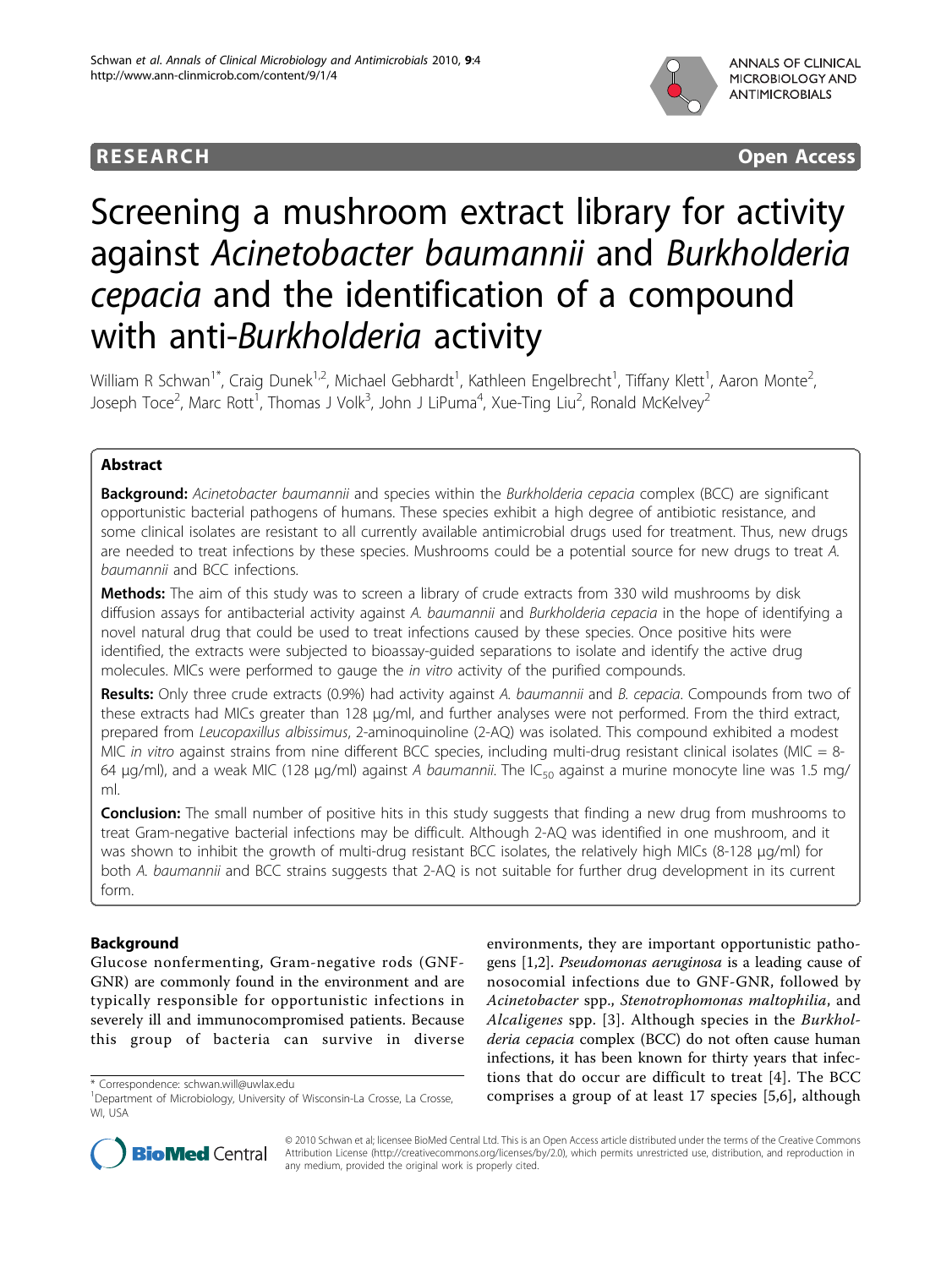B. cenocepacia and B. multivorans are the most common species recovered from cystic fibrosis (CF) patients [[4,7\]](#page-5-0). Besides CF patients, BCC also causes respiratory infections in hospitalized immunocompromised patients [[8,9\]](#page-5-0). Some strains of the BCC are resistant to all known antibiotics, including the front line drugs, trimethoprim/ sulfamethoxazole, piperacillin, ceftazidime, ciprofloxacin, and pipericillin-tazobactam [[10](#page-5-0),[11](#page-5-0)].

For the GNF-GNR, multidrug resistance is becoming increasingly common [\[3](#page-5-0),[12\]](#page-5-0). This has led to the loss of most classes of antibiotics to treat infections caused by this group of bacteria, resulting in the use of polymyxins as the only remaining option to treat many of the infections [[12\]](#page-5-0). Unfortunately, polymyxins used for systemic infections carry with them an increased risk of nephrotoxicity in the patient population being treated. Moreover, BCC strains are inherently resistant to polymyxins.

Small molecules synthesized randomly through combinatorial chemistry techniques have been suggested as one possible solution to bacterial drug resistance; however, these molecules generally lack the complexity of those derived from natural sources [[13,14\]](#page-5-0). Historically, broad screening of natural products for antibacterial activity has yielded many active compounds, with several being derived from secondary metabolites of the mycelium of filamentous fungi [[15](#page-5-0)]. In addition, because of their natural resistance to degradation by many bacteria in the soil, fungal fruiting bodies (i.e. mushrooms) remain an untapped reservoir of novel natural products. Moreover, it is estimated that only 5% of the approximately 1.5 million fungal species have been described and chemically characterized [[16\]](#page-5-0). Thus, wild mushrooms represent a potentially rich, untapped source of new antimicrobial agents. In this study, we screened a library of crude extracts from mushrooms for activity against A. baumannii and B. cepacia, hoping to find a new natural drug that could be used to treat infections caused by multi-drug resistant strains of these species.

# Methods

# Construction of a mushroom crude extract library

Three hundred and thirty wild mushrooms were collected from across the United States. Most the mushrooms were collected in Minnesota and Wisconsin, although some were found in Colorado, Illinois, Michigan, New Jersey, North Carolina, Oregon, Pennsylvania, and Tennessee. A total of 59 different mushroom families were represented in this collection. The family Tricholomataceae was represented most often (26 mushrooms) followed by the family Agaricaceae (16 mushrooms). Mushroom sample weights from each site ranged from 10 g to 70 g, representing one to 25 fruiting bodies. Each mushroom was identified to the species level based on the structural characteristics of the fruiting body and air-dried in a commercially available food dehydrator. Five grams of each dried fungal material was extracted for 4 h at room temperature in the dark with 20 mL of a 5% methanol-95% dichloromethane solution. After filtration, the volatiles were removed by evaporation under a stream of  $N_2$  gas to yield the crude extract in a tared glass vial.

# **Strains**

The bacterial strains used in this study are listed in Table [1.](#page-2-0) All Burkholderia strains were identified to the species level at the Burkholderia cepacia Reference Laboratory and Repository (University of Michigan) by polyphasic analyses using phenotypic and genotypic assays as described previously [\[8](#page-5-0)]. All Burkholderia isolates also were subjected to repetitive extragenic element-PCR typing using the BOX A1R primer as previously described [\[17\]](#page-5-0) to ensure that all isolates were genotypically distinct. Bacteria were stored at -80°C in skim milk or Luria-Bertani broth (Invitrogen) with 15% glycerol and recovered from frozen stock overnight at 37°C on Mueller-Hinton (MH; Difco) agar. Bacteria were grown on trypticase soy agar (BBL) overnight at 35°C before use in susceptibility testing.

# Antimicrobial agents

The following antibiotics were used in Kirby Bauer disk diffusion and MIC assays: tetracycline, trimethoprimsulfamethoxazole, tobramycin, gentamicin, amikacin, aztreonam, ceftazidime, meropenem, imipenem, ticaricillin/clavulonic acid, piperacillin/tazobactam, ciprofloxacin, piperacillin, cefepime, and levofloxacin. The antibiotics were purchased from Fluka or Sigma-Aldrich. Disk diffusion assays

All Kirby Bauer disk diffusion assays were performed according to Clinical and Laboratory Standards Institute (CLSI) guidelines [[18\]](#page-5-0). Tetracycline and dimethylsulfoxide (DMSO) were used as controls in these assays. A zone of inhibition of growth greater than 6 mm was considered positive in this screening procedure.

# Bioassay-guided separation

For those extracts that showed a zone of inhibition of growth of either A. baumannii UWL or B. cepacia ATCC 25416, the extract was fractionated by successive thin-layer chromatography (TLC), using 500 mm thickness Whatman 20 cm × 20 cm, 60 Å silica gel plates with fluorescent indicator, eluting initially with 5% methanol-95% dichloromethane and then 50% isopropanol-50% acetonitrile. Following development of the TLC plates, one fraction with activity against these bacteria was visualized under short wave UV light (254 nm) as a relatively low  $R_f$ , violet-colored band following development of the TLC plates. Final purification of this bioactive compound was accomplished by preparative scale high performance liquid chromatography (HPLC) using a Waters HPLC system with diode array detector,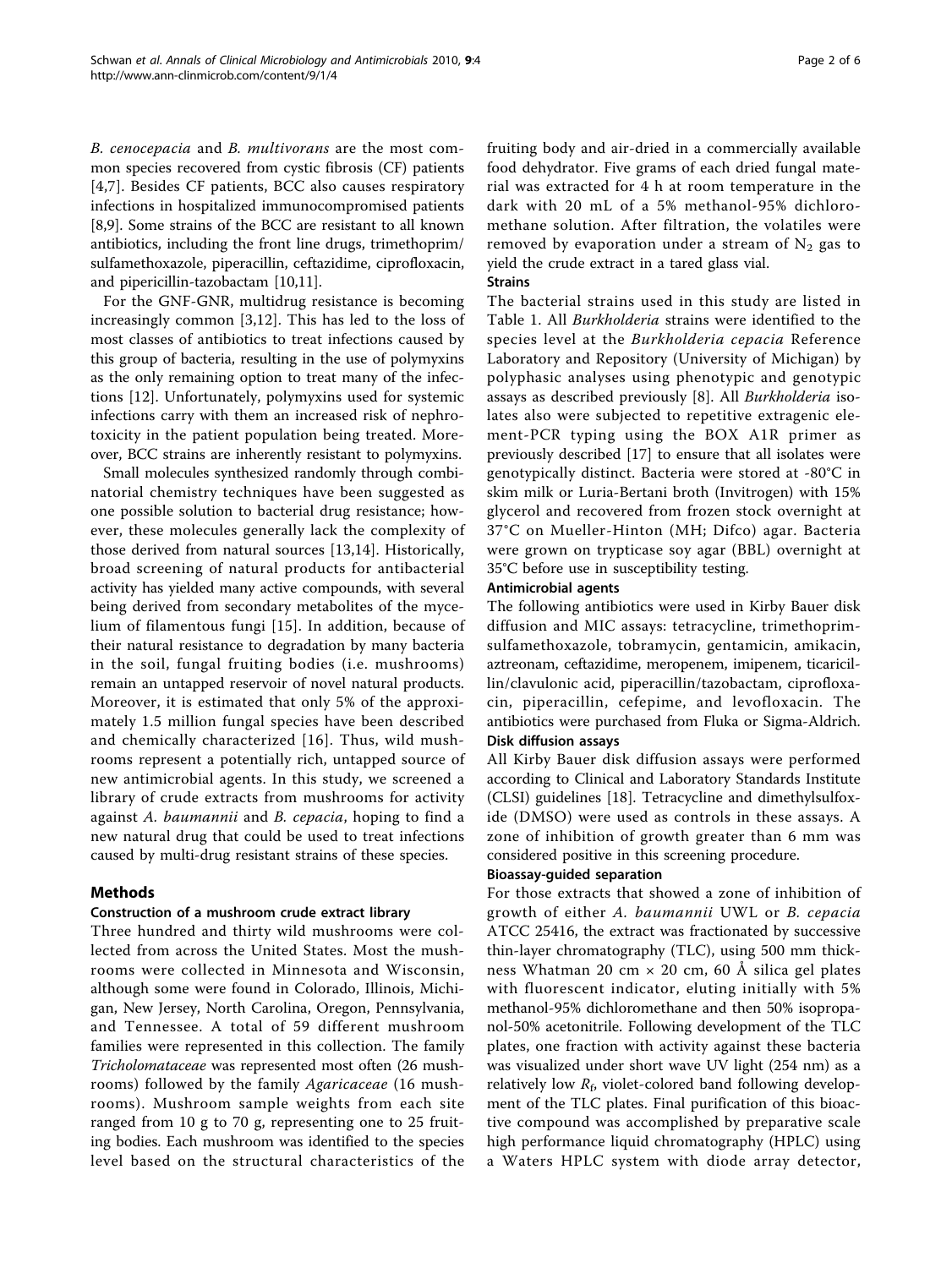<span id="page-2-0"></span>Table 1 Bacteria used in this study

| <b>Bacteria</b>              | <b>Strain</b>    | Source/reference <sup>a</sup> |
|------------------------------|------------------|-------------------------------|
| Achromobacter xylosoxidans   | <b>MC</b>        | <b>MC</b>                     |
| Achromobacter xylosoxidans   | <b>ATCC 9220</b> | <b>ATCC</b>                   |
| Acinetobacter baumannii      | <b>UWL</b>       | <b>UWL</b>                    |
| Acinetobacter baumannii      | ATCC 19606       | <b>ATCC</b>                   |
| Burkholderia ambifaria       | AU4587           | <b>BcRLR</b>                  |
| Burkholderia ambifaria       | AU5203           | <b>BcRLR</b>                  |
| Burkholderia ambifaria       | AU11161          | <b>BcRLR</b>                  |
| Burkholderia cepacia         | ATCC 25416       | <b>ATCC</b>                   |
| Burkholderia cepacia         | AU0108           | <b>BcRLR</b>                  |
| Burkholderia cepacia         | AU2720           | <b>BcRLR</b>                  |
| Burkholderia cepacia         | AU2769           | <b>BcRLR</b>                  |
| Burkholderia cepacia         | AU7554           | <b>BcRLR</b>                  |
| Burkholderia cenocepacia     | J2315            | <b>BcRLR</b>                  |
| Burkholderia cenocepacia     | AU6550           | <b>BcRLR</b>                  |
| Burkholderia cenocepacia     | AU9292           | <b>BcRLR</b>                  |
| Burkholderia cenocepacia     | AU10321          | <b>BCRLR</b>                  |
| Burkholderia dolosa          | AU0794           | <b>BcRLR</b>                  |
| Burkholderia dolosa          | AU3271           | <b>BcRLR</b>                  |
| Burkholderia dolosa          | AU9336           | <b>BcRLR</b>                  |
| Burkholderia dolosa          | AU9628           | <b>BCRLR</b>                  |
| Burkholderia dolosa          | AU12872          | <b>BcRLR</b>                  |
| Burkholderia gladioli        | AU3431           | <b>BcRLR</b>                  |
| Burkholderia gladioli        | AU4123           | <b>BcRLR</b>                  |
| Burkholderia gladioli        | AU9405           | <b>BcRLR</b>                  |
| Burkholderia multivorans     | ATCC 27616       | <b>ATCC</b>                   |
| Burkholderia multivorans     | AU5573           | <b>BcRLR</b>                  |
| Burkholderia multivorans     | AU7455           | <b>BCRLR</b>                  |
| Burkholderia multivorans     | AU10398          | <b>BcRLR</b>                  |
| Burkholderia multivorans     | AU4507           | <b>BcRLR</b>                  |
| Burkholderia pyroccinia      | AU5468           | <b>BcRLR</b>                  |
| Burkholderia pyroccinia      | AU7314           | <b>BcRLR</b>                  |
| Burkholderia pyroccinia      | AU1114           | <b>BCRLR</b>                  |
| Burkholderia stabilis        | AU4757           | <b>BcRLR</b>                  |
| Burkholderia stabilis        | AU5832           | <b>BCRLR</b>                  |
| Burkholderia stabilis        | AU9035           | <b>BcRLR</b>                  |
| Burkholderia vietnamiensis   | AU3032           | <b>BcRLR</b>                  |
| Burkholderia vietnamiensis   | AU3578           | <b>BcRLR</b>                  |
| Burkholderia vietnamiensis   | AU3997           | <b>BcRLR</b>                  |
| Burkholderia vietnamiensis   | AU5003           | <b>BcRLR</b>                  |
| Burkholderia vietnamiensis   | AU10214          | <b>BcRLR</b>                  |
| Pseudomonas aeruginosa       | ATCC 27853       | <b>ATCC</b>                   |
| Stenotrophomonas maltophilia | UWL              | <b>UWL</b>                    |
| Stenotrophomonas maltophilia | ATCC 13637       | <b>ATCC</b>                   |

<sup>a</sup> ATCC, American Type Culture Collection; BcRLR, Burkholderia cepacia Research Laboratory and Repository (University of Michigan);UWL, the University of Wisconsin-La Crosse Culture Collection; MC, Marshfield Clinic. reverse phase C-18 column (Alltech), and a 1% ammonia-55% methanol-44% water solution as the eluant. The major component that eluted from the column retained the previously observed bioactivity, and this purified sample also was used for subsequent structure elucidation studies. Structural analyses were performed using positive ionization high-resolution mass spectrometry (HRMS; Varian Saturn mass spectrophotometer), proton and carbon NMR spectroscopy (500 MHz), and IR spectroscopy (thin film method).

#### MIC assays

All MIC assays were performed according to CLSI regulations [\[18](#page-5-0)]. B. cepacia ATCC 25416 was used as a control for these assays. Each strain was tested a minimum of three separate times to ensure reproducibility. Commercially available 2-AQ (Sigma-Aldrich) was used in side-by-side comparison testing with the naturally derived 2-AQ and in the screening of several BCC strains.

# Cytotoxicity assays

To screen for cytotoxicity, two assays were used. The first assay used sheep blood agar plates and two-fold dilutions of the compound in phosphate buffered saline (PBS, pH 7.2). Eight microliters of the diluted drug were added to a 6 mm paper disk on a sheep blood agar plate. The plates were incubated for 16 to 18 h at 35°C. A zone of lysis was considered positive and the last dilution exhibiting a hemolysis zone was considered the  $IC_{50}$  for the drug.

The second assay utilized was a trypan exclusion assay [[19](#page-5-0)]. Murine J774A.1 (ATCC) and human U937 (ATCC) monocyte cell lines were tested. Monocytes were seeded at  $1 \times 10^6$ /well in a 24-well tissue culture plate with RPMI 1640 medium (Invitrogen). The next day, two-fold dilutions of the drug in PBS were added to each well with RPMI 1640 medium. On the following day, the spent medium was removed by aspiration and a trypan blue solution was added to each well for 10 min. After the 10 min elapsed, the trypan blue solution was aspirated and an equal volume of PBS was added. Three fields of cells were counted per well. The number of dead (blue) and live (clear) cells was determined. An IC<sub>50</sub> was calculated for the well with 50% dead cells.

# Results and Discussion

#### Screening the mushroom library

New drugs are needed to treat infections caused by Gram-negative bacteria. The Antimicrobial Availability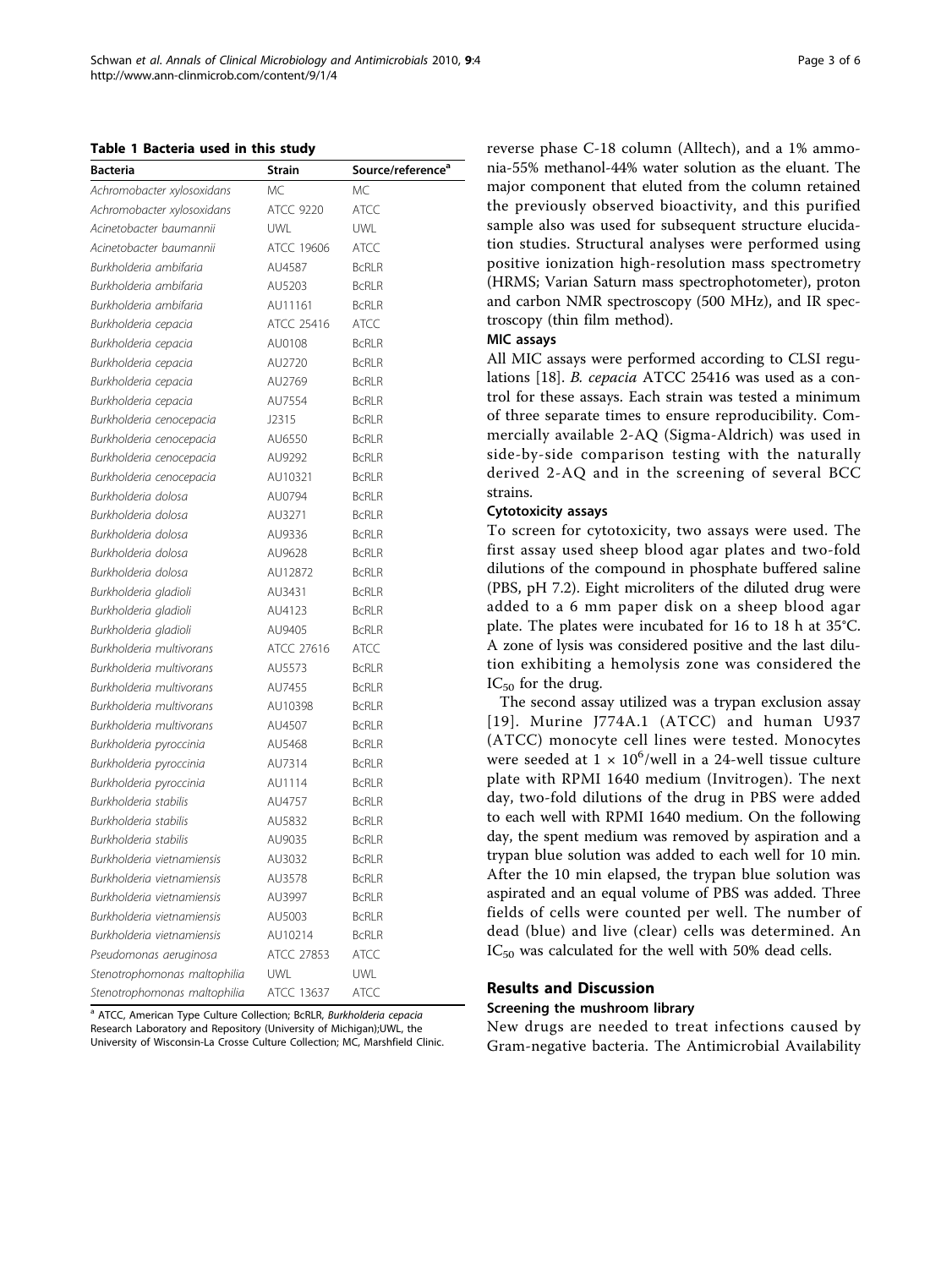Task Force (AATF) of the Infectious Diseases Society of America (IDSA) has listed several microorganisms that are viewed as significant health problems [\[20](#page-5-0)]. Among the species listed are the GNF-GNR species P. aeruginosa and A. baumannii, predominantly because of the antibiotic resistance profiles for both species and the dearth of potentially effective drugs in the late-stage development pipeline. Moreover, extensively drug resistant A. baumannii that are even resistant to colistin are associated with high mortality rates [[21](#page-5-0)]. In general, the pipeline for viable/strong candidate antibacterial drugs is lacking [[22-24](#page-5-0)]. Currently, there are no new drugs with novel mechanisms of action in Phase I clinical studies to treat Gram-negative bacterial infections [\[25\]](#page-5-0). Furthermore, there are very few preclinical leads that exhibit favorable profiles against Gram-negative bacteria.

In an attempt to find new drugs to treat infections caused by GNF-GNR, 330 wild mushroom crude extracts were tested for their activity against A. baumannii UWL and B. cepacia ATCC 25416, but only three extracts showed a zone of inhibition of growth greater than 6 mm against both strains. The DMSO controls displayed no zone of inhibition (reported as 6 mm), whereas tetracycline displayed a large inhibition zone against both species. In the subsequent screening of the three crude extracts, an extract from the Leucopaxillus albissimus mushroom was identified as the only one showing promising activity against either A. baumannii UWL or B. cepacia ATCC 25416 The zone of antibacterial activity of this extract was larger against B. cepacia compared to the zone for A. baumannii.

# Purification of the active compound from an L. albissimus crude extract

The major active component from *L. albissimus* was determined to be 2-aminoquinoline (2-AQ), also known as 2-quinolylamine, on the basis of its spectral and physical data. Its positive ionization high-resolution mass spectrum (HRMS) showed an exact mass of 145.07573 g/mol for the M+1 ion, indicating a molecular formula of  $C_9H_8N_2$  consistent with that of 2-AQ. The proton and carbon NMR spectra were essentially identical to those reported in the literature for 2-AQ [[26](#page-5-0)]. The IR spectrum (thin film method) of the natural product was superimposable on the IR spectrum for 2-AQ contained in the online SDBS spectral database. Finally, the HPLC retention time and NMR spectra of the purified natural product were compared with those of an authentic synthetic sample obtained through Sigma-Aldrich, and these were identical, as were the biological activities of the two samples.

#### Antibacterial activity assessment of 2-AQ

Although antibacterial activity was previously attributed to 2-AQ [[26](#page-5-0),[27](#page-5-0)], GNF-GNR species, such as BCC, P. aeruginosa, A. xylosoxidans, A. baumannii, and S. maltophilia, were not tested in earlier studies. To determine the in vitro activity of the 2-AQ natural product, a MIC analysis was performed to quantitatively measure its activity against BCC species and other GNF-GNR [[13\]](#page-5-0). The MIC of 2-AQ for B. cepacia ATCC 25416 was 32 μg/ml, but it was 16 μg/ml for B. cenocepacia J2315 and B. multivorans ATCC 27616. The MIC of 2-AQ was 64 μg/ml for S. maltophilia ATCC 13637, 32 μg/ml for A. xylosoxidans ATCC 9220, and 128 μg/ml for both P. aeruginosa ATCC 27853 and A. baumannii ATCC 19607 (TABLE 2). No inhibitory activity of 2-AQ was observed for Escherichia coli, Staphylococcus aureus, or Enterococcus faecalis (data not shown). Commercially available 2-AQ was also tested side-by-side with the natural product against the same species. No MIC difference was observed comparing the natural product to the commercially prepared sample. The same bacterial strains were tested against tetracycline, a drug class that has been proven effective against a wide variety of GNF-GNR bacteria, and the results are also shown in TABLE 2. Although tetracycline was more active against some of the bacteria tested, the tetracycline MIC was equivalent against *B. cepacia* ATCC 25416 (32  $\mu$ g/ml), two- to four-fold higher against the two A. xylosoxidans strains (128  $\mu$ g/ml), and four-fold higher against *B. cenocepacia* J2315 when compared to the 2-AQ MIC (64 mg/ml). In addition, the MICs of piperacillin and ceftazidime against the ATCC strains of B. cepacia and P. aerugi*nosa* were both 1  $\mu$ g/ml. Moreover, the MIC of sulfamethoxazole-trimethoprim (SXT) against B. cepacia ATCC 25416 was 0.5 μg/ml.

To determine if 2-AQ had broad anti-Burkholderia activity, a diverse panel of BCC strains as well as several Burkholderia gladioli strains were tested using the commercially prepared 2-AQ. These strains represented B.

Table 2 MICs of 2-aminoquinoline (2-AQ) isolated from L. albissimus and tetracycline (Tc) against several bacterial species

| upeers                       |               |                  |                            |  |  |
|------------------------------|---------------|------------------|----------------------------|--|--|
| <b>Species</b>               | <b>Strain</b> | MIC <sup>a</sup> |                            |  |  |
|                              |               | $2-AQ^b$         | $\mathsf{Tr}^{\mathsf{b}}$ |  |  |
| Pseudomonas aeruginosa       | ATCC 27853    | 128              | 8                          |  |  |
| Burkholderia cepacia         | ATCC 25416    | 32               | 32                         |  |  |
| Burkholderia cenocepacia     | 12315         | 16               | 64                         |  |  |
| Burkholderia multivorans     | ATCC 27616    | 16               | $\mathfrak{D}$             |  |  |
| Stenotrophomonas maltophilia | <b>UWL</b>    | 32               | 0.25                       |  |  |
| Stenotrophomonas maltophilia | ATCC 13637    | 64               |                            |  |  |
| Achromobacter xylosoxidans   | МC            | 64               | 128                        |  |  |
| Achromobacter xylosoxidans   | <b>ATCC</b>   | 32               | 128                        |  |  |
| Acinetobacter baumannii      | <b>UWL</b>    | 128              | 0.5                        |  |  |
| Acinetobacter baumannii      | ATCC 19606    | 128              | $\mathcal{P}$              |  |  |

<sup>a</sup> MIC given in μg/ml.<br> $\overline{b}$  2-AQ,2-aminoquinoline; Tc, tetracycline.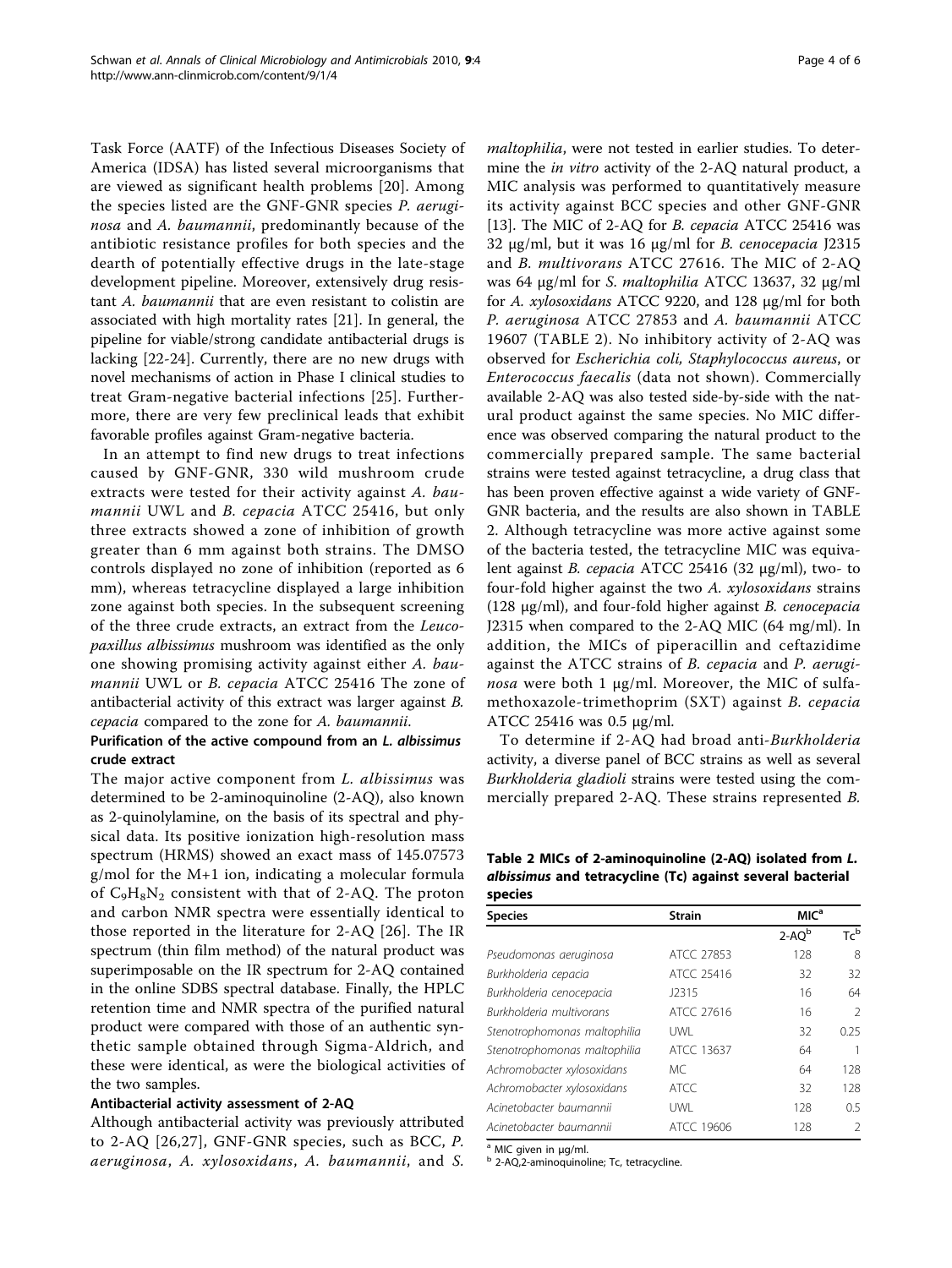gladioli and eight species within the BCC. Some of the strains were environmental isolates, whereas others were multi-drug and pan-drug resistant strains collected from hospitalized patients. These results showed that there was in vitro activity against B. gladioli and all of the BCC strains (MICs of 16 to 64 μg/ml) (TABLE 3). Of the species assayed, the five B. cepacia strains had the lowest MIC range  $(8-32 \mu g/ml)$ , whereas the *B. stabilis* had the highest MICs (64 mg/ml). Multi-drug resistant strains of B. ambifaria (AU5203 and AU11161), B. cepacia (AU0108), B. cenocepacia (all strains except J2313), B. dolosa (AU0936 and AU12872), B. multivorans (AU4507, AU5573, AU7455, and AU10398), B. pyroccinia (AU7324 and AU1114), B. stabilis (AU9035) and B. vietnamiensis (AU10214) were examined in this study. They all had 2-AQ susceptibility patterns similar to non-multi-drug resistant environmental isolates. Although *B. gladioli* is not part of the BCC, the strains that were tested also had high MICs (64 mg/ml). All of the B. cenocepacia clinical isolates tested either displayed full resistance to all antibacterial drugs (AU10321) or intermediate and full resistance (AU9292 and AU6550) to the same panel of 13 drugs that included trimethoprim/sulfamethoxazole, tobramycin, gentamicin, amikacin, aztreonam, piperacillin, piperacillin/tazobactam, ticaricillin/clavulonic acid, ceftazidime, cefepime, meropenem, imipenem, and levofloxacin (TABLE 4) [[28\]](#page-5-0). The in vitro activity of 2-AQ suggests that the molecule has weak activity against bacterial pathogens that affect CF patients, including highly drug resistant strains of B. cepacia complex.

#### In vitro cytotoxicity testing of 2-AQ

A crude cytotoxicity test using sheep red blood cells demonstrated that cell lysis occurred when the concentration of 2-AQ was  $\geq$  1.6 mg/ml, suggesting that the drug might have a low cytotoxic effect. Furthermore, trypan blue exclusion experiments using 2-AQ against J774A.1 and U937 murine monocytic cell lines demonstrated that it took 1.5 mg/ml of 2-AQ to injure 50% of the eukaryotic cells and 500 μg/ml to injure either cell

Table 3 MIC range of commercially available 2-AQ activities against Burkholderia strains

| Species (µg/ml)       | <b>Strains Tested</b> | <b>MIC Range</b> |  |  |  |  |
|-----------------------|-----------------------|------------------|--|--|--|--|
| B. ambifaria          | 3                     | 16-64            |  |  |  |  |
| В. сепосерасіа        | 4                     | $16-64$          |  |  |  |  |
| В. серасіа            | 5                     | $8 - 32$         |  |  |  |  |
| B. dolosa             | 5                     | $32 - 64$        |  |  |  |  |
| B. gladioli           | 3                     | 64               |  |  |  |  |
| <b>B.</b> multivorans | 5                     | 32               |  |  |  |  |
| B. pyroccinia         | 3                     | $32 - 64$        |  |  |  |  |
| B. stabilis           | 3                     | 64               |  |  |  |  |
| B. vietnamiensis      | 5                     | $32 - 64$        |  |  |  |  |

line. These results demonstrate that 2-AQ has a cytotoxicity profile against mammalian cells only 10 to 30 fold higher than its MICs against GNF-GNR.

In this study, 2-AQ was identified as a natural product that targets GNF-GNR, particularly the BCC. With the number of multi-drug resistant BCC strains on the rise [[12](#page-5-0),[28,29](#page-5-0)], a new drug is sorely needed, particularly to treat BCC strains that display resistance to the frontline antibacterial drugs currently in use [[29,30\]](#page-5-0). The in vitro MIC values for 2-AQ were the lowest against the B. cepacia strains within the BCC; however, they were still too high to be considered for further commercial development of 2-AQ in its current form. Furthermore, 2- AQ is commercially available and is considered to be a toxic compound. It is possible that an analog of 2-AQ could be developed with a more favorable therapeutic index. Presently, 2-AQ analogs are being developed as melanin-concentrating hormone antagonists [[31,32](#page-5-0)].

#### Conclusion

Screening of a library of wild mushroom extracts for antibacterial activity against A. baumannii and B. cepacia yielded limited results. Only three mushroom extracts displayed any activity, and further investigation of the mushroom with the most promising activity, L. albissimus, resulted in the isolation of a known

Table 4 Comparison of commercially prepared 2-AQ MICs versus frontline drug MICs against multidrug-resistant B. cepacia complex clinical isolates

| <b>Bacterial strain</b> |         |           |     |     | Antibacterial drug MIC (µg/ml) |                          |      |      |     |            |            |     |            |      |
|-------------------------|---------|-----------|-----|-----|--------------------------------|--------------------------|------|------|-----|------------|------------|-----|------------|------|
|                         | $SXT^a$ | <b>NN</b> | GM  | AΝ  | <b>ATM</b>                     | <b>PIP</b>               | TZP  | TIC  | CAZ | <b>FEP</b> | <b>MEM</b> | IPM | <b>LVX</b> | 2-AO |
| B. multivorans AU5573   | 0.25    | 256       | 64  | 64  | 16                             | 32                       | 8    | 128  | 8   | 8          | 4          | 32  |            | 64   |
| B. multivorans AU7455   |         | 64        | >64 | >64 | -16                            | 8                        | 8    | 32   | 8   |            |            | 32  |            | 32   |
| B. multivorans AU10398  |         | >256      | >64 | >64 | 32                             | b                        | 32   | >128 | >64 | >32        | - 8        | 16  | 16         | 16   |
| B. cenocepacia AU6550   | 4       | >256      | >64 | >64 | >64                            | $\overline{\phantom{a}}$ | 128  | >128 | 16  | >32        | 16         | >32 | 16         | 16   |
| B. cenocepacia AU9292   | >4      | >256      | >64 | >64 | >64                            | >128                     | >128 | >128 | 32  | >32        | 16         | >32 | >16        | -64  |
| B. cenocepacia AU10321  | 4       | >256      | >64 | >64 | >64                            | >64                      | >128 | >128 | 64  | >32        | 32         | >32 | >16        | -32  |

<sup>a</sup>SXT = trimethoprim/sulfa, NN = tobramycin, GM = gentamicin, AN = amikacin, ATM = aztreonam, PIP = piperacillin, TZP = piperacillin/tazobactam, TIC = ticaricillin/clavulanic acid,, CAZ = ceftazidime, FEP = cefepime, MEM = meropenem, IPM = imipenem, LVX = levofloxacin, and 2-AQ = 2-aminoquinoline.  $b -$  = not determined.